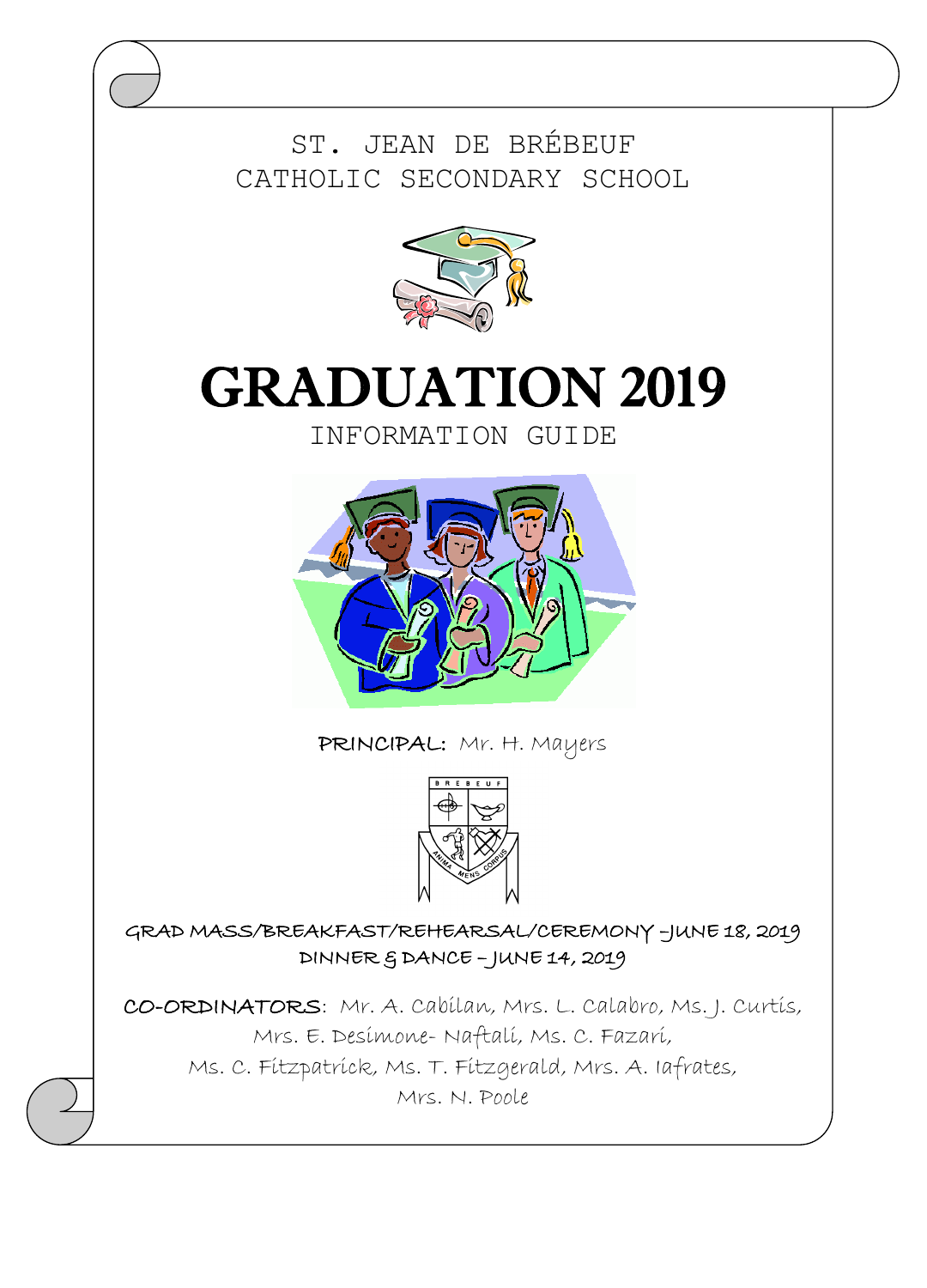

## **POLICY:**

**1. Check the board outside of Guidance to verify Grad eligibility. It is the responsibility of the potential graduate to verify his/her eligibility to graduate by checking his/her records with a Guidance counsellor by March 2019 and to continue to monitor his/her eligibility thereafter.**

**IT IS THE RESPONSIBILITY OF THE STUDENT TO SUBMIT ANY OUT-OF-SCHOOL CREDITS NEEDED TO GRADUATE, AS EARLY AS POSSIBLE.**

**2. By March 2019, students must have achieved a minimum of 25 credits and be registered in 4 day – school credits, and one night school credit as a minimum requirement. Students must be passing these courses at Mid-term. To participate in the graduation ceremony, there must be the potential to achieve 30 credits and have the Christian Service Requirement fulfilled.**

**A POTENTIAL GRADUATE must fulfill all graduation requirements in order to participate in the Graduation Ceremony.**

**3. IF GRAD FEES ARE NOT PAID BY MAY 1, 2019, STUDENTS WILL NOT BE PERMITTED TO PARTICIPATE OR ATTEND ANY GRADUATION CEREMONY EVENT. THEREFORE, NO FEES WILL BE ACCEPTED AFTER MAY 1, 2019.** 

**FEES:**

**GRAD FEES MAY BE PAID VIA** *SCHOOL CASH ONLINE* **(hwcdsb.schoolcashonline.com) FROM MARCH 4-APRIL 12**

> **GRAD FEE \$110 After April 12, 2019 an additional \$10 late fee applies!**

**Graduates will receive their invitations and tickets at the main office once payment has been confirmed. Please note: confirmation email must be presented at time of pick up. Each graduate will receive 4 tickets. Guests without tickets will NOT be admitted. \*Extra tickets, upon their availability, will cost an additional \$5.00 per ticket.** 

**Applications for refunds will be accepted only up to May 17, 2019. A \$40.00 late and administrative fee will not be refunded. NO REFUNDS AFTER May 17, 2019. (See Grad Coordinators ONLY)**

**CEREMONY PROTOCOL: JUNE 18, 2019 AT THE GREAT HALL IN FIRST ONTARIO CONCERT HALL (FORMERLY HAMILTON PLACE)**

**THE DOORS OF FIRST ONTARIO CONCERT HALL WILL OPEN AT 6:30pm FOR PARENTS AND GUESTS WITH TICKETS ONLY!**

**DRESS CODE:**

**Males to wear a collared shirt and tie, and both males and females are to wear dress shoes.**

**Gowns will be issued following the rehearsal and MUST be returned IMMEDIATELY following the ceremony.**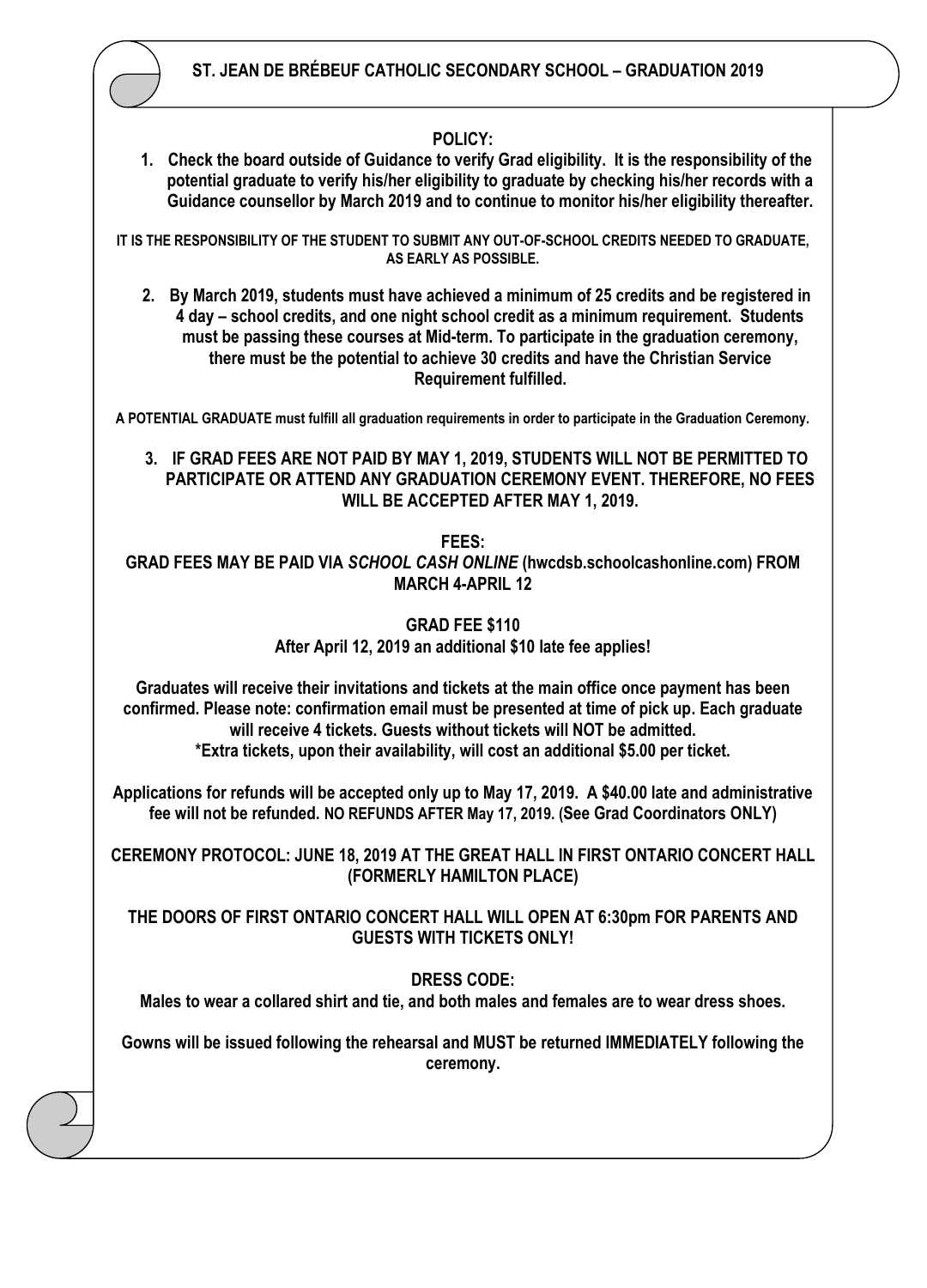

## NOTES

## **1. VALEDICTORIAN CRITERIA**

NOMINATION FORMS available in Student Services as of February 25, 2019

- 75% or greater, based on final Semester 1 Grade 12 marks (Counsellor Signature to verify grades!)
- ⚫ Nomination form with support signatures of 3 staff and 15 students (Staff and students can support ONLY ONE CANDIDATE!)
	- Candidate must submit a 500 word response based on the importance of Catholicity
- Forms must be handed in to Student Services by MARCH 25, 2019
- Speeches and elections take place on APRIL 18, 2019 during period 2

#### $\overline{a}$ 2. GRADUATION PHOTOS

## ⚫ **APRIL 2-17, 2019 BY APPOINTMENT ONLY @ SJB**

- Sign up will take place on line, pamphlets and information will be available at the end March
- ⚫ NO OTHER DATES WILL BE SCHEDULED FOR THE SCHOOL!

**3. AWARDS** Forms available as of MARCH 4, 2019 in Student Services

DUE APRIL 18, 2019 IN STUDENT SERVICES

● Hand in your AWARD PROFILE to Student Services in order to be considered for a variety of Graduation awards

## **4. DINNER AND DANCE**

 FRIDAY, JUNE 14, 2019 AT MICHELANGELO'S ANTIPASTO BAR @ 6:00PM, DINNER @ 7:00PM

⚫ DINNER DANCE GUEST APPLICATIONS ARE DUE IN STUDENT SERVICES (MRS. IAFRATES) APRIL 23- MAY 3

- ➢ Any student not attending SJB or who is **NOT** in grade 12 is considered a **GUEST**.
- $\triangleright$  Once a quest has been approved the graduate will be informed.

● Tickets can be purchased via school cash online from May 13-24. Once payment has been confirmed you may pick up tickets in Room 107, the ESL Office

- ⚫ Tickets are \$55 per person \*\*\*IF YOU LOSE YOUR TICKET YOU MUST PRESENT YOUR RECEIPT\*\*\*
- ⚫ Table reservations will be made at time of ticket pick up (Full names will be necessary for dates or guests NOT from SJB)

⚫ Please see Mrs. DeSimone-Naftali regarding any food allergies or specific meal requirements.

⚫ THERE WILL BE NO REFUNDS OR EXCHANGES ON DINNER & DANCE TICKETS

\* PARTICIPATION IN ANY GRAD ACTIVITY IS A PRIVILEGE & SJB RESERVES THE RIGHT TO ACCEPT OR REFUSE ADMITTANCE TO ANY INDIVIDUAL\*

## **COMMUNICATION**

It is the student's responsibility to ensure that he/she has all the correct and up-to-date information. **CHECK IT OFTEN & DON'T LOSE IT!**

**Communication will take place via:**

- **1. Period 1 announcements**
- **2. Instagram and Twitter**
- **4. Grad Information Meetings**
- **5. Synre-Voice**
- **6. School Web-site**
- **7. Twitter**